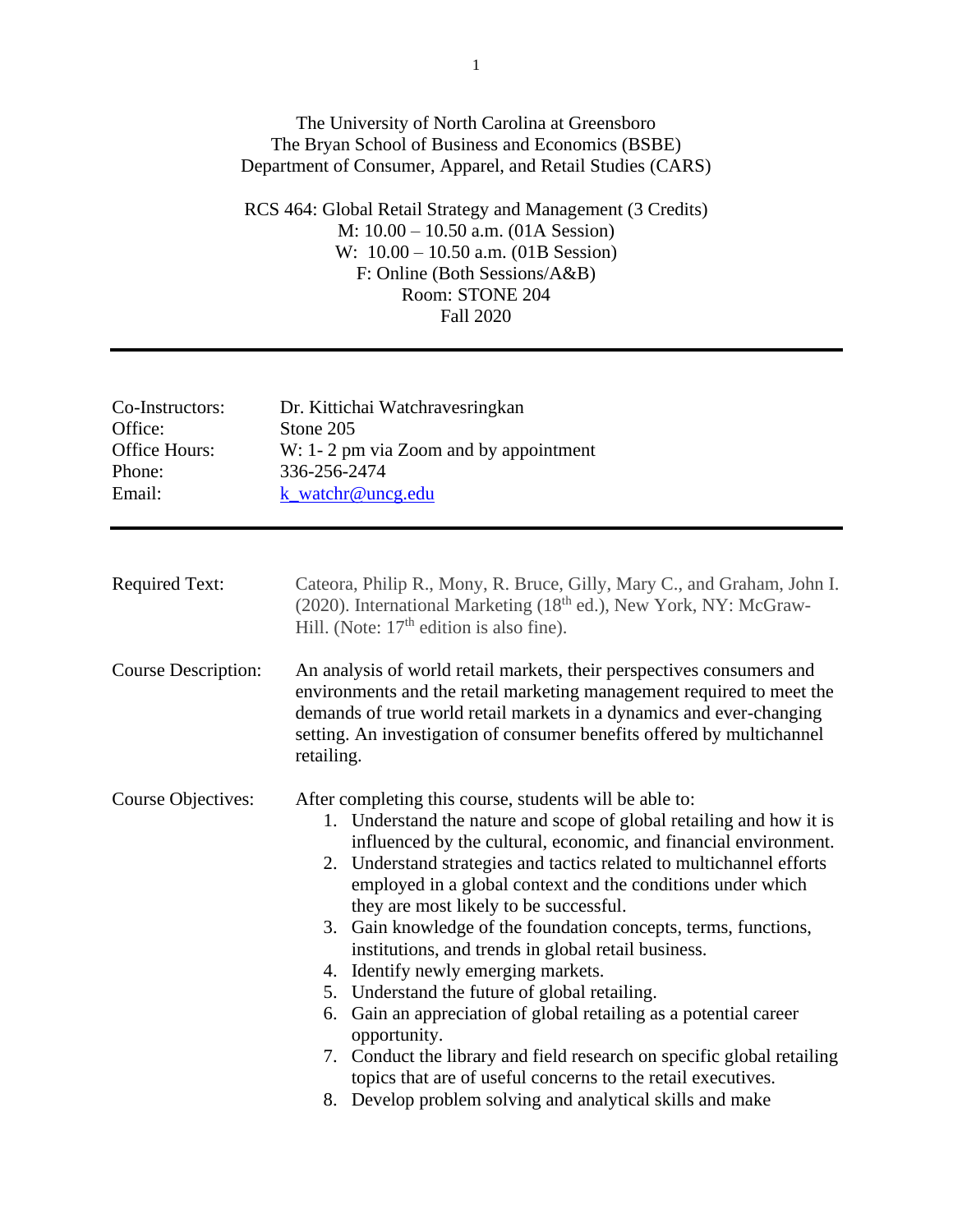|                          | recommendations on how retail industry can improves its<br>practices in a global context.                                                                                      |                    |  |
|--------------------------|--------------------------------------------------------------------------------------------------------------------------------------------------------------------------------|--------------------|--|
| Recommended              | The Shopping Centers Today, The Wall Street Journal, Fortune, Forbes,<br>Stores, Advertising Age International, Business Asia, Business China,                                 |                    |  |
| <b>Outside Readings:</b> | Business America, Business Week, Business Latin America, Business<br>International, Business Europe, Trade and Culture, and other<br>periodicals with international content    |                    |  |
| Grading:                 | All grading and students recorded will remain confidential in accordance<br>with University policy. Grades will be determined by the following<br>components and distribution: |                    |  |
|                          | 1. Exam 1                                                                                                                                                                      | 100 points (12.5%) |  |
|                          | 2. Exam 2                                                                                                                                                                      | 100 points (12.5%) |  |
|                          | 2. Final exam                                                                                                                                                                  | 80 points (10%)    |  |
|                          | 3. Term project (written and oral presentation)<br>A company profile section (30 points)<br>• Culture section (70 points)                                                      | 300 points (37.5%) |  |
|                          | Economic section (70 points)                                                                                                                                                   |                    |  |
|                          | A market audit and competitive analysis section (80 points)<br>Oral presentation (50 points)                                                                                   |                    |  |
|                          | 4. In-class activities                                                                                                                                                         | 80 points (10%)    |  |
|                          | 5. Current readings & class reports                                                                                                                                            | 40 points (5%)     |  |
|                          | 6. Class attendance & participation                                                                                                                                            | 100 point (12.5%)  |  |
|                          | <b>Total possible points</b>                                                                                                                                                   | 800 points (100%)  |  |
| <b>Grading Scale:</b>    | Grades are based on point accumulation, not as a percentage of possible<br>points. The grading breakdown is as follows:                                                        |                    |  |
|                          | $800 - 744$                                                                                                                                                                    | A                  |  |

| $800 - 744$ | A             |
|-------------|---------------|
| $743 - 720$ | $A-$          |
| $719 - 696$ | $B+$          |
| $695 - 664$ | B             |
| $663 - 640$ | B-            |
| $639 - 616$ | $C+$          |
| $615 - 584$ | $\mathcal{C}$ |
| $583 - 560$ | $C-$          |
| $559 - 536$ | D+            |
| $535 - 504$ | D             |
| $503 - 480$ | D-            |
| < 480       | F             |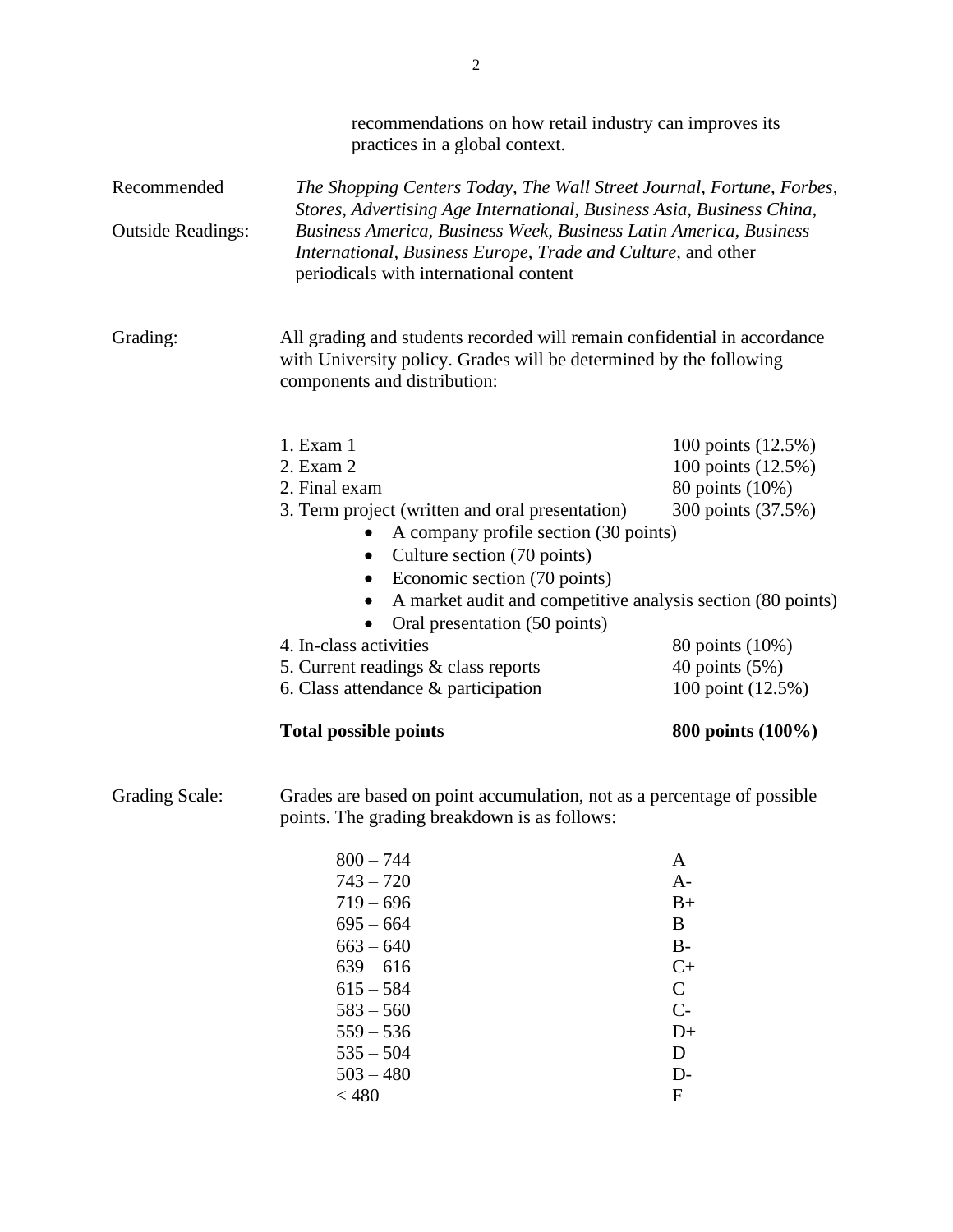## Class Policies:

Exams:

Exams are not cumulative and will consist of multiple choice and true/false type questions. They are based upon class lectures, the text, class discussion, case-study, and in-class activities. Students are expected to take the exam on the scheduled day.

## NO MAKE-UP EXAMS WILL BE AVAILABLE.

In-class activities:

There will be a number of case-study exercises throughout semester You need to read these cases prior to coming to class and be ready to discuss with your classmates. These exercises are to be completed in class and submitted during that same class period. Therefore, they may not be made up if you come to class late or not at all.

### Current readings and class reports:

Each student is required to submit one (1) article write-up (no more than 2 pages, 12 point font, double-spaced, and 1" margin across) from recommended outside readings (e.g., *Shopping Centers Today, The Wall Street Journal, Fortune, Forbes, Stores, Advertising Age International, Business Asia, Business China, Business America, Business Week, Business Latin America, Business International*). The article must be very current and should be related to the topic being discussed in class. You must summarize the article, explain why this event is important to us and discuss what we can learn from the story. In addition, each student is required to present a five-minute oral presentation of each of your report. Please see Canvas for a sign up for current reading dates.

Term project: See handout

### Discussion/Participation:

Students are expected to prepare for and participate in class discussion by doing in-class exercises, and/or reading materials before coming to class.

## Attendance:

Students are expected to attend class regularly. Attendance is taken every class period at the beginning of class. If you are late to class, it is your responsibility to notify me after class to make sure you are marked present. You will be charged one absence for every three times you are late to class.

Students who miss class up to three (3) absences (regardless of any reasons) will not be penalized. Students are encouraged to utilize those three class hours for personal emergencies such as job interviews, or family/friends wedding etc. If there are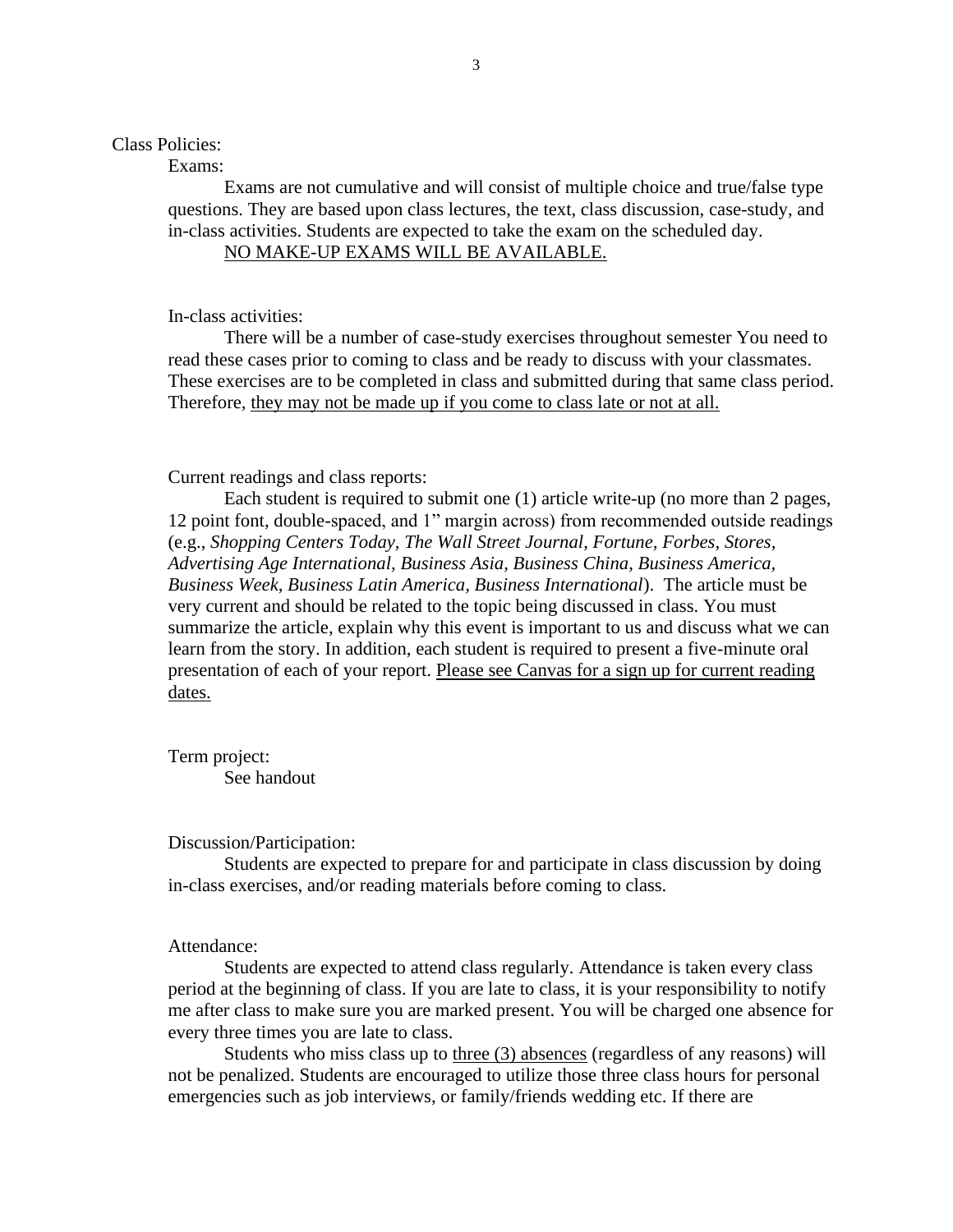extenuating circumstances that can be documented that may culminate in an extended number of absences such as an academic university sponsored trip, severe illness that requires extended hospitalization, or death of an immediate family member, please consult the instructor.

Those with three more class absences will have five points deducted (-5) each time from their final scores. However, ten points bonus  $(+10)$  will be given to those who have no absences, five points bonus  $(+5)$  to those who have one absence, and two points bonus (+2) to those who have two absences throughout the entire semester. Those with three class absences will earn no point bonus.

### CARS Department Statement on Student Conduct and Complaint Behavior:

The Department of Consumer, Apparel, and Retail Studies (CARS) expects that all students enrolled in the CARS major will behave professionally and in a manner that reflects positively on the department, the school, and the university. This expectation applies to conduct within CARS courses, when working at internship sites, and attending events where students are acting as representatives of the CARS program.

Complaints pertaining to a specific course must first be brought up with the instructor. Per the UNCG University Catalog, if a student wishes to appeal an assigned grade, the student should first discuss the concerns with the instructor. If desired, the student may further appeal to the department head, the dean of the school or college, and the provost, in that order. See the University Catalog for further details on Grade Appeals.

#### Academic dishonesty:

Each student should be aware of the guidelines for academic dishonesty as outlined in the *Undergraduate Bulletin* (see the UNCG Code of Academic Integrity). Academic dishonesty of any form will not be tolerated in this class. The minimum penalty is an "F" in this course and referral to the administration for disciplinary action which may include expulsion from the University.

#### Incompletes (for entire course)

Grades of incomplete will only be given to those students who have participated fully in the majority of the class and are under extenuating circumstances of which the instructor must be notified and provided adequate documentation of the excuse. An option to receive an incomplete will be at the discretion of the instructor. In addition, the reason for the incomplete must be verified and there must be a written agreement with the student that specifies the work to be performed and an according timetable for completion must be submitted.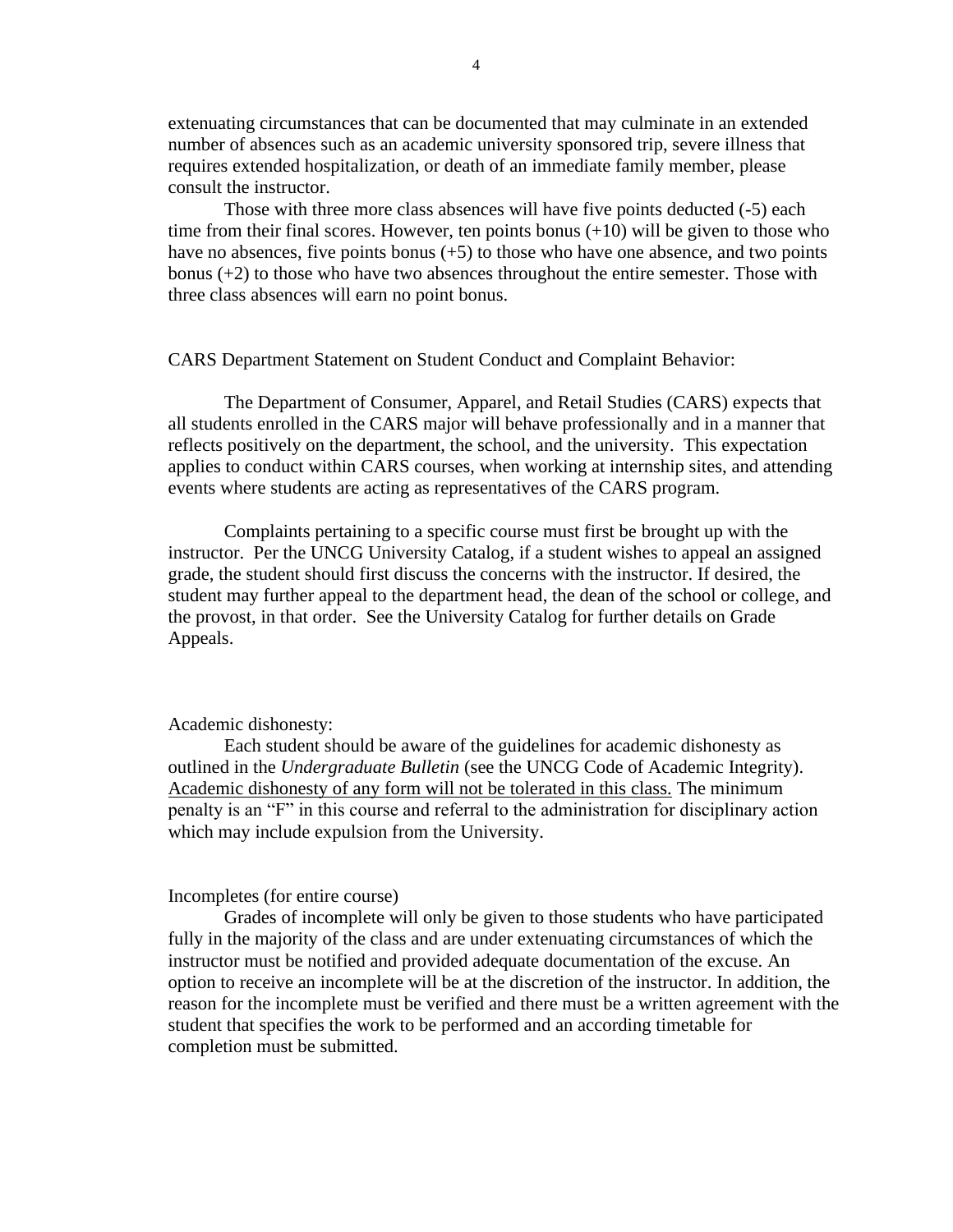Miscellaneous:

Students are expected to demonstrate high academic and professional standards. These include

- 1. read each chapter of the textbook prior to class,
- 2. keep up with class reading and assignments,
- 3. arrive classroom on time and departing after the class is over,
- 4. show respect for others in the classroom by not talking with other students,
- 5. turn in all assignments on the due date and adhering to other rules and policies relevant to this class,
- 6. turn off all electronic devices during class (e.g., cell phones, and
- 7. be responsible for all materials and announcements presented in class whether in attendance or not.

Covid-19 and Health and Wellness Statement

Required UNCG Syllabus Language Approved by the Faculty Senate on July 1, 2020 As UNCG returns to face-to-face course offerings in fall 2020, the campus community must recognize and address concerns about physical and emotional safety. As such, all students, faculty, and staff are required to uphold UNCG's culture of care by actively engaging in behaviors that limit the spread of COVID-19. Such actions include, but are not limited to, the following:

- Wearing a face covering that covers both nose and mouth
- Observing social distance in the classroom
- Engaging in proper hand washing hygiene when possible
- Self-monitoring for symptoms of COVID-19
- Staying home if you are ill
- Complying with directions from health care providers or public health officials to quarantine or isolate if ill or exposed to someone who is ill.

Instructors will have seating charts for their classes. These are important for maintaining appropriate social distance during class and facilitating contact tracing should there be a confirmed case of COVID-19. Students must sit in their assigned seat at every class meeting and must not move furniture. Students should not eat or drink during class time.

A limited number of disposable masks will be available in classrooms for students who have forgotten theirs. Face coverings will also be available for purchase in the UNCG Campus Bookstore. Students who do not follow masking and social distancing requirements will be asked to put on a face covering or leave the classroom to retrieve one and only return when they follow these basic requirements to uphold standards of safety and care for the UNCG community. Once students have a face covering, they are permitted to re-enter a class already in progress. Repeated issues may result in conduct action. The course policies regarding attendance and academics remain in effect for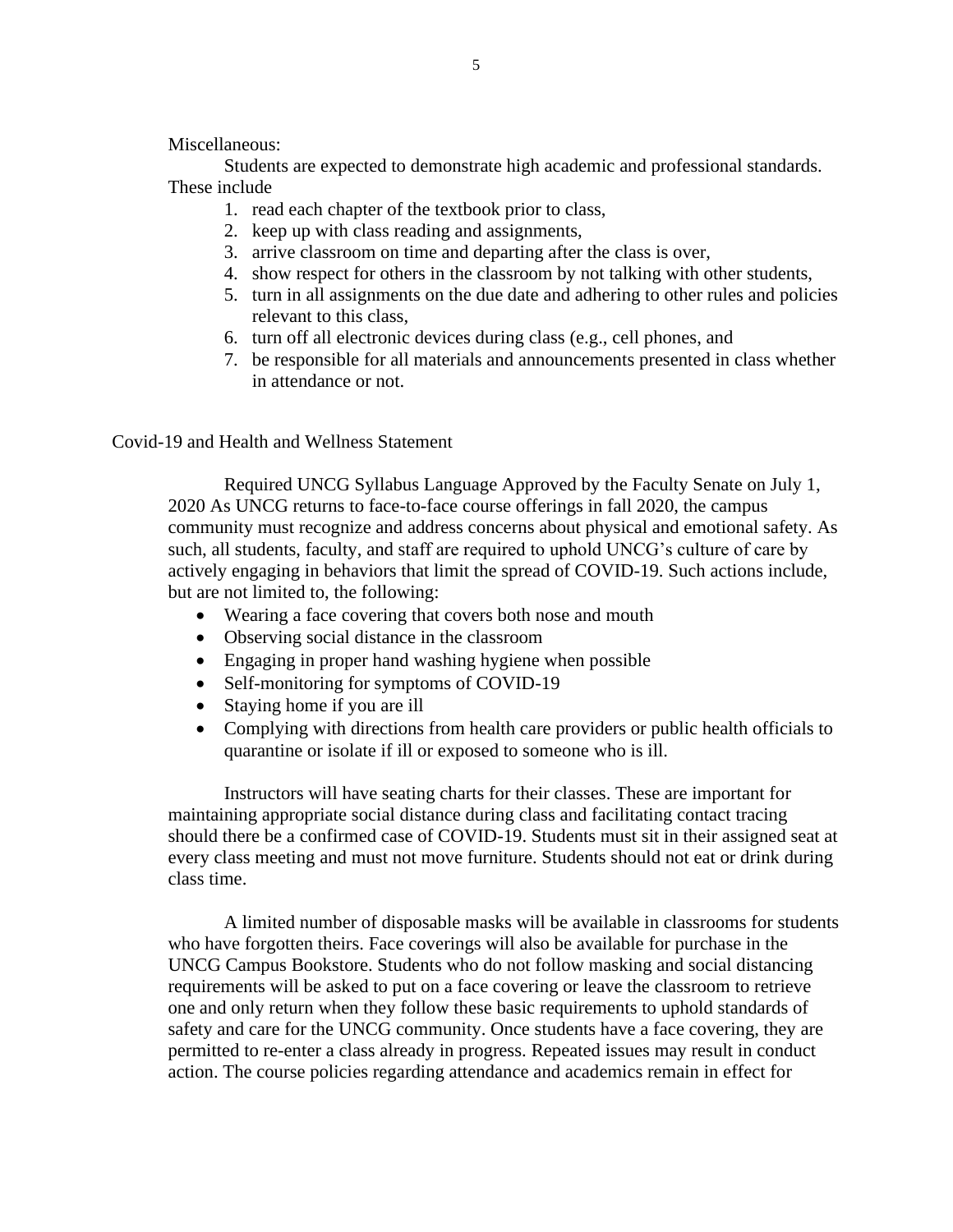partial or full absence from class due to lack of adherence with face covering and social distancing requirements.

For instances where the Office of Accessibility Resources and Services (OARS) has granted accommodations regarding wearing face coverings, students should contact their instructors to develop appropriate alternatives to class participation and/or activities as needed. Instructors or the student may also contact OARS (336.334.5440) who, in consultation with Student Health Services, will review requests for accommodations.

### **Approved by the Faculty Senate Executive Committee on July 30, 2020**

Health and well-being impact learning and academic success. Throughout your time in the university, you may experience a range of concerns that can cause barriers to your academic success. These might include illnesses, strained relationships, anxiety, high levels of stress, alcohol or drug problems, feeling down, or loss of motivation. Student Health Services and The Counseling Center can help with these or other issues you may experience. You can learn about the free, confidential mental health services available on campus by calling 336-334-5874, visiting the website at https://shs.uncg.edu/ or visiting the Anna M. Gove Student Health Center at 107 Gray Drive. For undergraduate or graduate students in recovery from alcohol and other drug addiction, The Spartan Recovery Program (SRP) offers recovery support services. You can learn more about recovery and recovery support services by visiting https://shs.uncg.edu/srp or reaching out to [recovery@uncg.edu](mailto:recovery@uncg.edu)

COVID-19 Spartan Shield Video UNCG Chancellor Frank Gilliam has challenged us to create a Culture of Care at UNCG where we all wear face coverings and social distance, less to protect ourselves but rather more to protect everyone around us. It shows that you care about the well being of everyone around you. We have created this video featuring your student body presidents to better explain how and why this is so important.

Please watch this video before the first day of classes.

<https://youtu.be/Mb58551qxEk>

### **Tentative Class Schedule**

| Date                                    | Topic                                                                                        | Class activity                                                                          |
|-----------------------------------------|----------------------------------------------------------------------------------------------|-----------------------------------------------------------------------------------------|
| <b>AUGUST</b>                           |                                                                                              |                                                                                         |
| Wed. 19<br>(01B)<br>Fri. 21<br>(Online) | Introduction to Class and<br>Requirements<br>Scope & Challenge of International<br>Marketing | Sign-up sheet for Current Readings<br>Presentation (please see Canvas –<br>both groups) |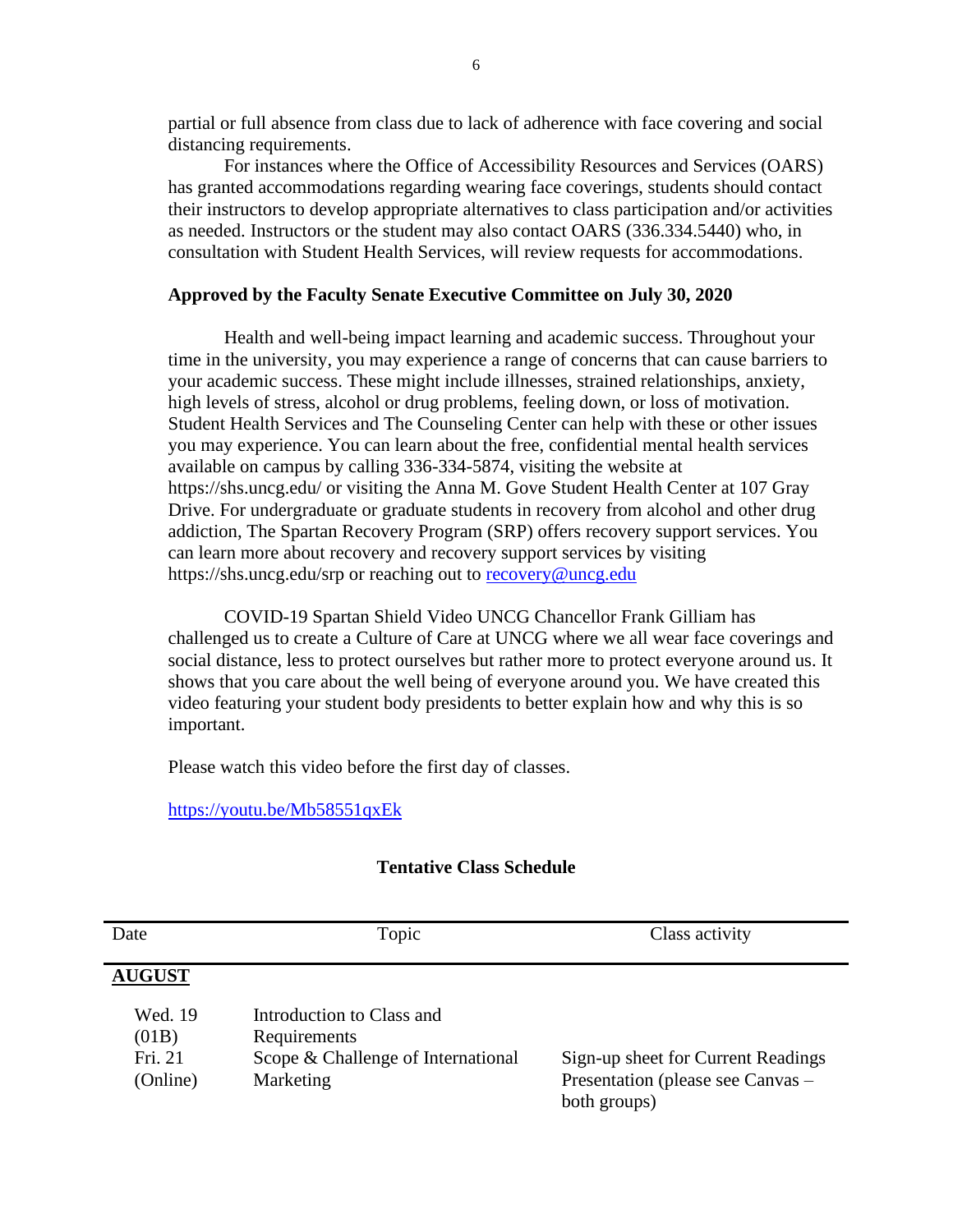| Mon. 24<br>(1A)                         | Introduction to Class and<br>Requirements                            | Sign-up for a group project and<br>select a country and the US retailer<br>(please see Canvas for both groups) |
|-----------------------------------------|----------------------------------------------------------------------|----------------------------------------------------------------------------------------------------------------|
| Wed. 26<br>(O1B)<br>Fri. 28<br>(Online) | Dynamics Environment of<br>International Trade (DEIT)<br><b>DIET</b> | VDO $&$ In-class Activity # 1                                                                                  |
| Mon. $31$<br>(01A)                      | Internationalization of Retailing (IR)                               | <b>Present Current Readings</b>                                                                                |

# **SEPTEMBER**

| Wed. 2   | Strategic International Retail      | <b>Present Current Readings</b> |
|----------|-------------------------------------|---------------------------------|
| (01B)    | <b>Expansion Extended Model and</b> |                                 |
|          | Propositions ( $SIRE2$ )            |                                 |
| Fri. $4$ | IR and $SIRE^2$                     |                                 |
| (Online) |                                     |                                 |

| Mon. 7                        | *** NO CLASS: Labor Day Holiday***                               |                                                                    |
|-------------------------------|------------------------------------------------------------------|--------------------------------------------------------------------|
| Wed. 9                        | Cultural Dynamics.                                               | <b>Present Current Readings</b>                                    |
| (01B)                         |                                                                  | VDO $&$ In-Class Activity # 2                                      |
| Fri. 11                       | Cultural Dynamics & Management                                   |                                                                    |
| (Online)                      | Style & Business System (CM&BS)                                  |                                                                    |
| Mon. $14$<br>(01A)<br>Wed. 16 | & Management Style & Business<br>System (CM&BS)<br>$CM&BS-Cont.$ | <b>Present Current Readings</b><br><b>Present Current Readings</b> |
| (01B)<br><b>Fri. 18</b>       |                                                                  |                                                                    |
|                               | Exam 1 – S&CIM, DEIT, Cultural Dynamic, CM&BS,                   |                                                                    |
| (Online)                      | Internationalization of Retailing, SIRE <sup>2</sup>             |                                                                    |
|                               |                                                                  |                                                                    |
|                               |                                                                  |                                                                    |

| Mon. $21$           | Political Environment (PE)      | <b>Present Current Readings</b> |
|---------------------|---------------------------------|---------------------------------|
| (01A)               |                                 | VDO & In-Class Activity #3      |
| Wed. 23             | International Legal Environment | <b>Present Current Readings</b> |
| (01B)               |                                 | VDO $\&$ In-Class Activity #4   |
| Fri. 25<br>(Online) | PE and ILE                      |                                 |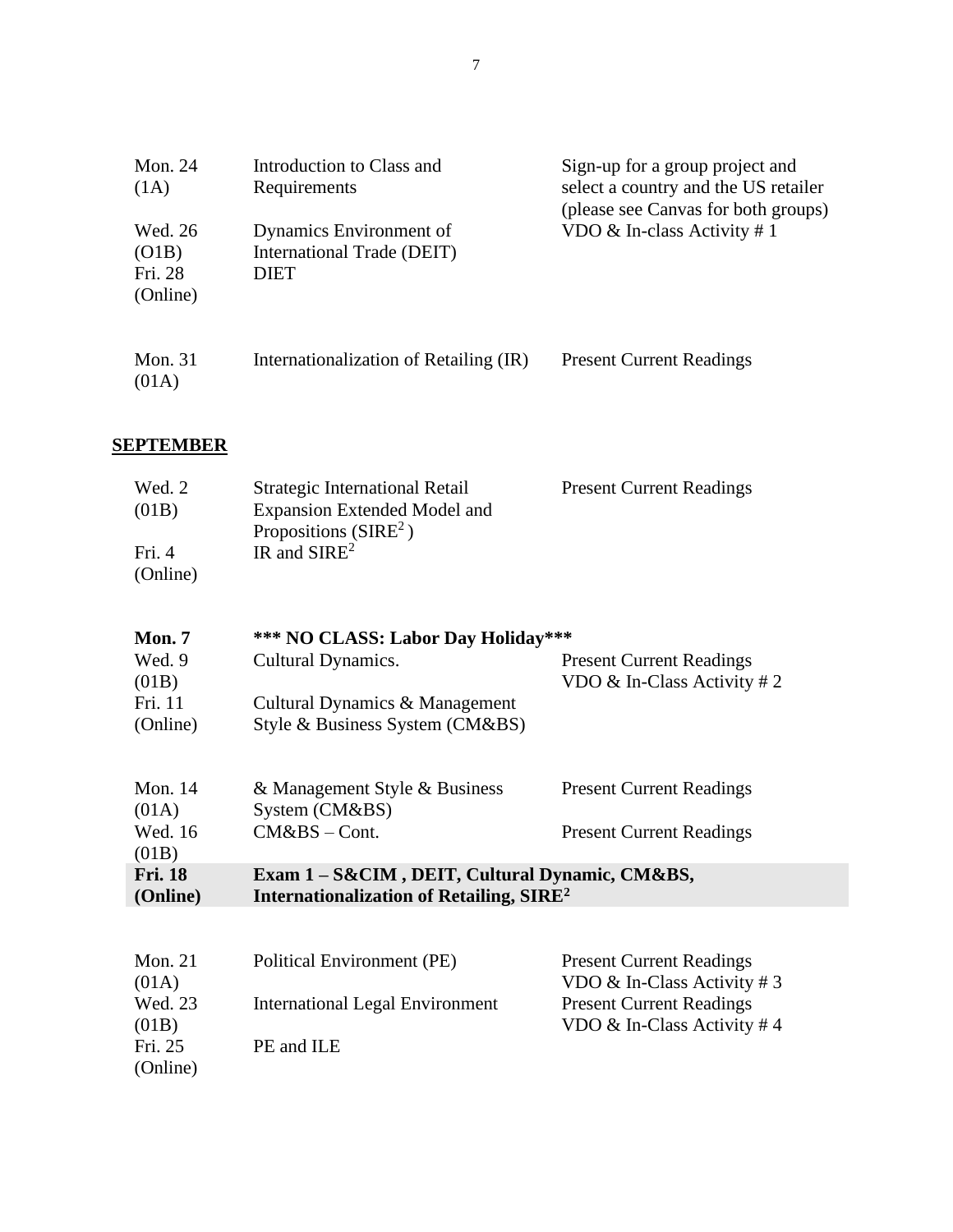| <b>Mon. 28</b> | Developing a Global Vision through    | <b>Present Current Readings</b> |
|----------------|---------------------------------------|---------------------------------|
| (01A)          | <b>Marketing Research</b>             |                                 |
| Wed. 30        | Licensing, Franchising, and Strategic | <b>Present Current Readings</b> |
| (01B)          | Alliances (LFSA)                      |                                 |

# **OCTOBER**

| <b>Fri. 30</b><br>(Online)               | Exam 2 – Political Environment, ILE, Developing a Global Vision<br>through Marketing Research, LFSA, APR, and EAME                                      |                                                                    |
|------------------------------------------|---------------------------------------------------------------------------------------------------------------------------------------------------------|--------------------------------------------------------------------|
| Wed. 28<br>(01B)                         | In-Case Activity $# 6$                                                                                                                                  | <b>Present Current Readings</b>                                    |
| Mon. 26<br>(01A)                         | In-Case Activity $# 5$                                                                                                                                  | <b>Present Current Readings</b>                                    |
| (01B)<br>Fri. 23<br>(Online)             | EAME - Cont.                                                                                                                                            |                                                                    |
| <b>Mon. 19</b><br>(01A)<br>Wed. 21       | Europe, Africa, and Middle Eastern<br>(EAME)<br>EAME - Cont'                                                                                            | <b>Present Current Readings</b><br><b>Present Current Readings</b> |
| (01B)<br>Fri. 16<br>(Online)             | $APR - Cont'$                                                                                                                                           |                                                                    |
| (01A)<br>Wed. 14                         | APR - Cont'                                                                                                                                             | <b>Present Current Readings</b>                                    |
| <b>Mon. 12</b>                           | The Asia Pacific Region (APR)                                                                                                                           | <b>Present Current Readings</b>                                    |
| Mon. $5$<br>Wed. 7<br>Fri. 9<br>(Online) | Library Workshop – Group 01A: Via Zoom<br>Library Workshop - Group 01B: Via Zoom<br>Developing a Global Vision through<br>Marketing Research – Ms. Jung |                                                                    |
| Fri. 2<br>(Online)                       | $LFSA - Cont.$                                                                                                                                          |                                                                    |

# **NOVEMBER**

| Mon. $2$ | Products & Services for Consumers | <b>Present Current Readings</b> |
|----------|-----------------------------------|---------------------------------|
| (01A)    | (P&SC)                            |                                 |